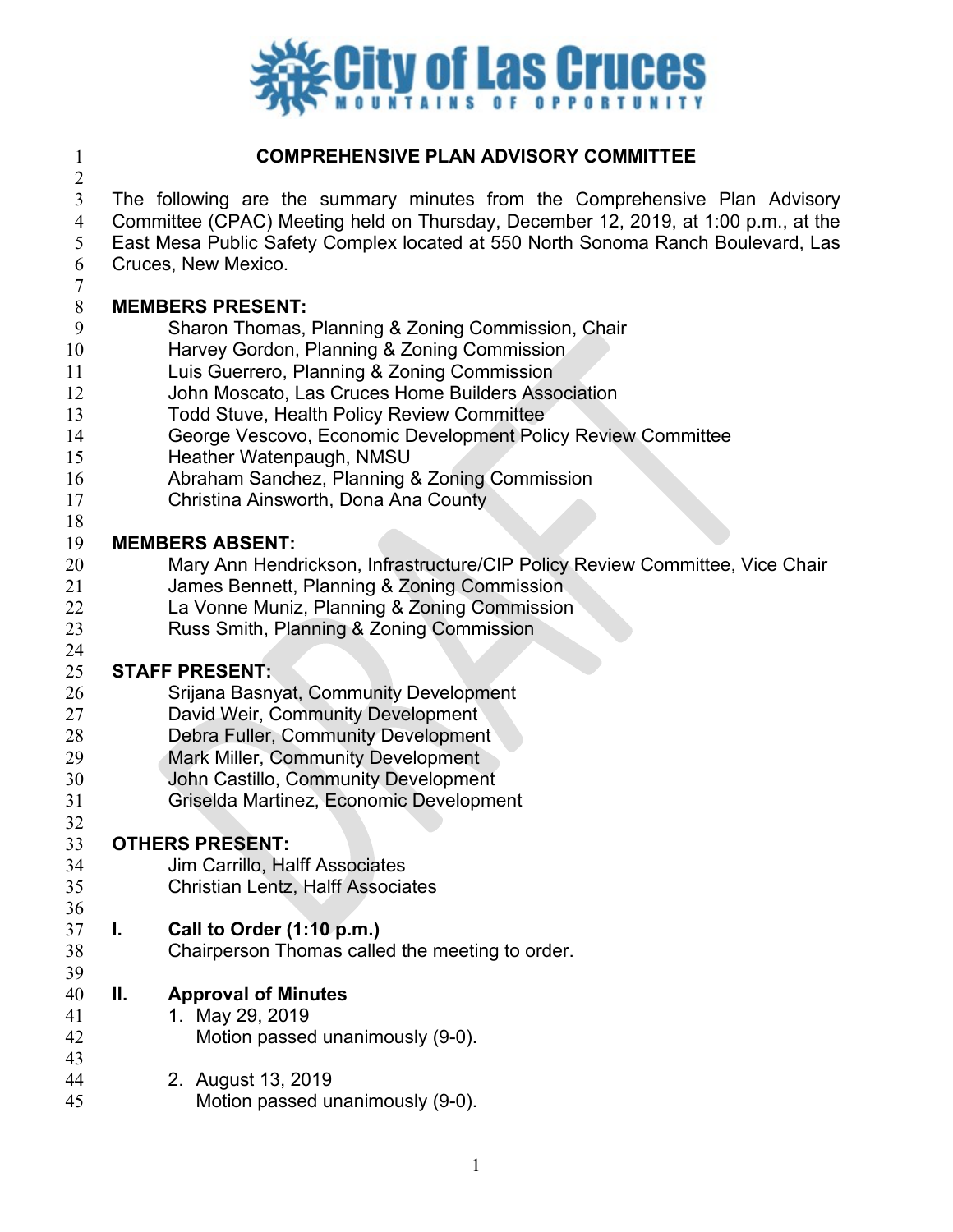

#### **III. Project Status and Update:**

 Mr. Carrillo, with Halff Associates, discussed tasks that are ongoing for the Elevate Las Cruces Comprehensive Plan, as well as a general timeline of what is to occur 4 in the upcoming year. Mr. Carrillo explained the City Council Special Work Session<br>5 will be held on January 8th, 2020, in the City Hall Council Chambers. Mr. Carrillo will be held on January 8th, 2020, in the City Hall Council Chambers. Mr. Carrillo encouraged the Comprehensive Plan Advisory Committee (CPAC) members to attend.

 Mr. Lentz, with Halff Associates reviewed the structure of the Elevate Las Cruces Comprehensive Plan in terms of physical framework, vision framework, and policy framework. Mr. Lentz explained that regarding policy framework, the organization of themes is meant to ensure each topic is properly addressed and not isolated from other topics. Mr. Lentz emphasized the Elevate Las Cruces Comprehensive Plan is an ambitious comprehensive plan with approximately 500 actions; however, he asked members to keep in mind that this is a 25-year plan and some actions are not meant to be implemented immediately upon adoption. Mr. Lentz explained that the next step of the project is to prioritize specific actions in order to allocate resources for initial short-term actions. Mr. Carrillo discussed in greater depth the varying timeframes of actions and how there are intended redundancies between actions. Mr. Carrillo explained in detail how the themes and actions work together to avoid the segregation of topics. 

### **IV. Elevate Las Cruces Work Program (Policies, Timeframe, and Partners):**

- 24 1. Summary of Organization of the Implementation Work Program:
- Mr. Lentz elaborated on the policy framework of the comprehensive plan by discussing the types of actions, the timeframes for actions, and the coordinating agencies. Mr. Lentz stated that members of the CPAC and Subcommittees will be asked to provide names of any additional coordinating agencies. Mr. Lentz stated that member feedback is also greatly needed to prioritize the policies and actions. The role of coordinating agencies was clarified, as agencies listed are not the only agency which may work with the city, rather the listed agency or organization is representative of the type of agency which could coordinate with the City. Mr. Lentz further stated that the listing will serve as a reference for resources in the community, not to exclude agencies that are not listed. Mr. Carrillo stated that the Interdepartmental Work Group (IWG) has provided extensive feedback and the Implementation Work Program has been revised accordingly. Mr. Carrillo asked that CPAC members provide their feedback to Planning staff by Monday, December 16, 2019.
- 2. Review of Policy Prioritization by Theme:
- Mr. Carrillo stated that policies within the comprehensive plan were ranked and prioritized based on responses from CPAC members and Subcommittee members. Mr. Carrillo requested that CPAC members provide feedback on how each theme's policy was ranked and prioritized.
-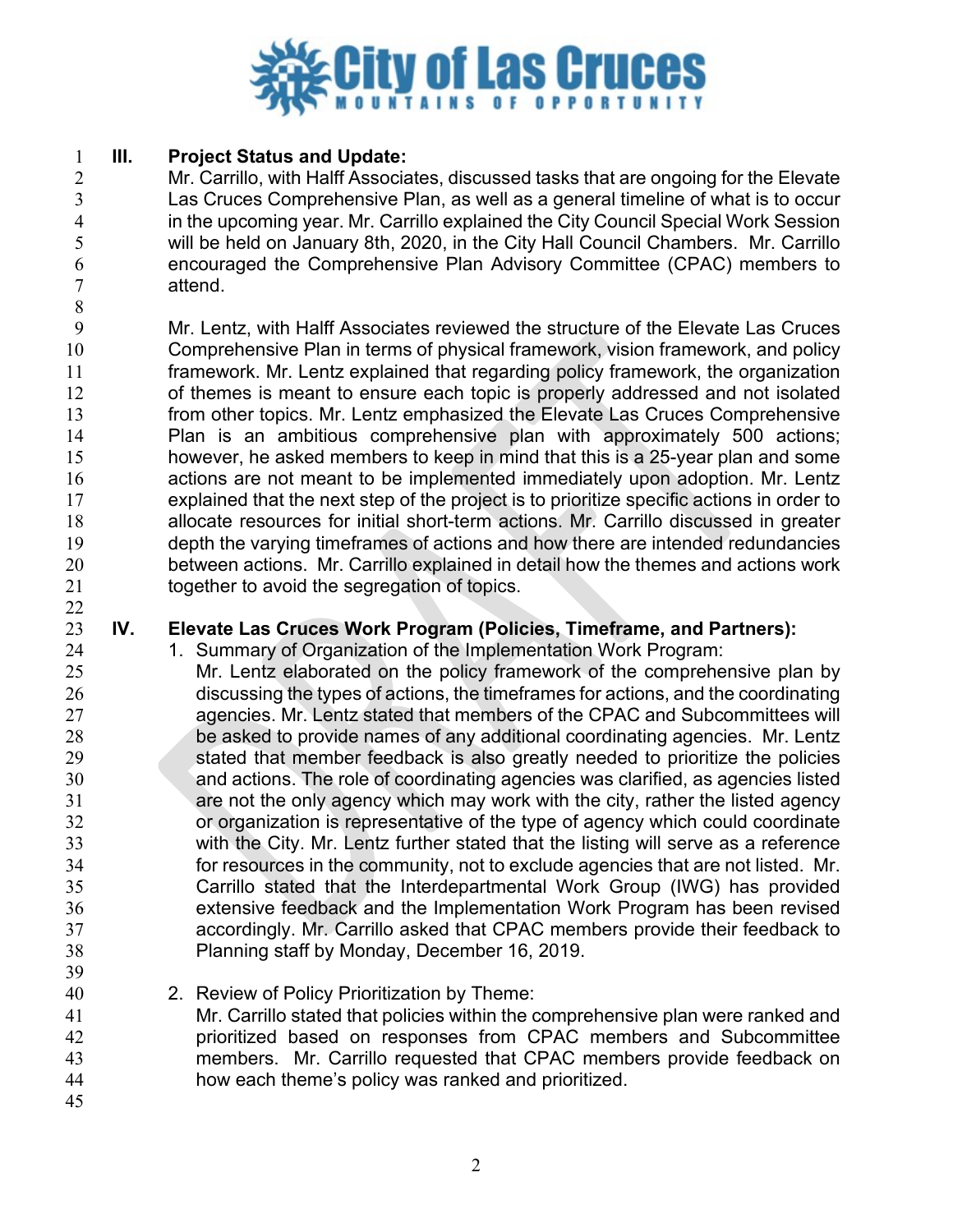

**A. Community Livability Theme:** 

2 Mr. Harvey Gordon stated that with talking to senior citizens in the<br>3 community, there is a great concern for more local healthcare providers community, there is a great concern for more local healthcare providers 4 available in Las Cruces, so citizens have assistance within close proximity<br>and are not required to travel to receive treatment. Mr. Gordon stated that and are not required to travel to receive treatment. Mr. Gordon stated that the downtown area needs a mixture of housing and retail. Mr. Gordon further stated that he fears that the growth taking place is attainable only to upper class; affordability is greatly needed. Mr. George Vescovo stated that he would expect Policy CL-1.2 to be a greater priority. Mr. Vescovo stated 10 that investing in our neighborhoods leads to a stronger community. Mr. Abraham Sanchez stated that regarding Policy CL-1.2, he has not witnessed a prevalence of "neighborhood identity" in Las Cruces. Mr. Sanchez asked if growth will create more compartmentalized areas which will ultimately lead to the need and/or desire for neighborhood identification. Mr. Lentz stated that Policy CL-1.2 is more applicable to areas in need of redevelopment or neighborhoods that are more vulnerable, such as older areas of the community. Mr. Lentz stated that newer subdivisions are more 18 likely to have this type of support in the form of a homeowner's association and planned community events. Ms. Srijana Basnyat stated that the neighborhood identity policy addresses the need for support in maintenance and establishment of neighborhoods. Ms. Christina Ainsworth stated there 22 is also a need to promote redevelopment of vacant properties. Chairperson Thomas stated more neighborhood associations and watch programs affiliated with the City should exist. Chairperson Thomas stated that she would like the City to develop a council of neighborhoods.

 There was a consensus from CPAC members that Policy CL-3.2 is a high priority as the City's trail system is currently disjointed. Mr. Luis Guerrero stated that Policy CL-4.2 should be ranked higher as there is a need for more family orientated events and a better promotion of those events citywide. Mr. John Moscato stated his comment pertains to an action item under the multi-use trail policy. Mr. Moscato stated it is his understanding that there are current requirements for arterials and collectors to include multi-use trails. Mr. Moscato asked if this action item is necessary as it is already a requirement. Mr. Lentz stated that these action items are needed to support the previously adopted Active Transportation Plan (ATP). Mr. David Weir explained that the comprehensive plan is changing the paradigm and level of street improvements based on the character of areas 39 in the City. Mr. Weir stated that providing these action items is practical as codes will be amended to accommodate these changes. Chairperson Thomas stated implementation of the ATP is not sufficiently referenced in 42 the action items whereas there is ample mention of implementing the Parks and Recreation Master Plan. Mr. Lentz stated that within the Parks and Recreation Master Plan, the ATP is referenced for the location of trails. Mr. Lentz stated that the ATP is individually referenced in another section of the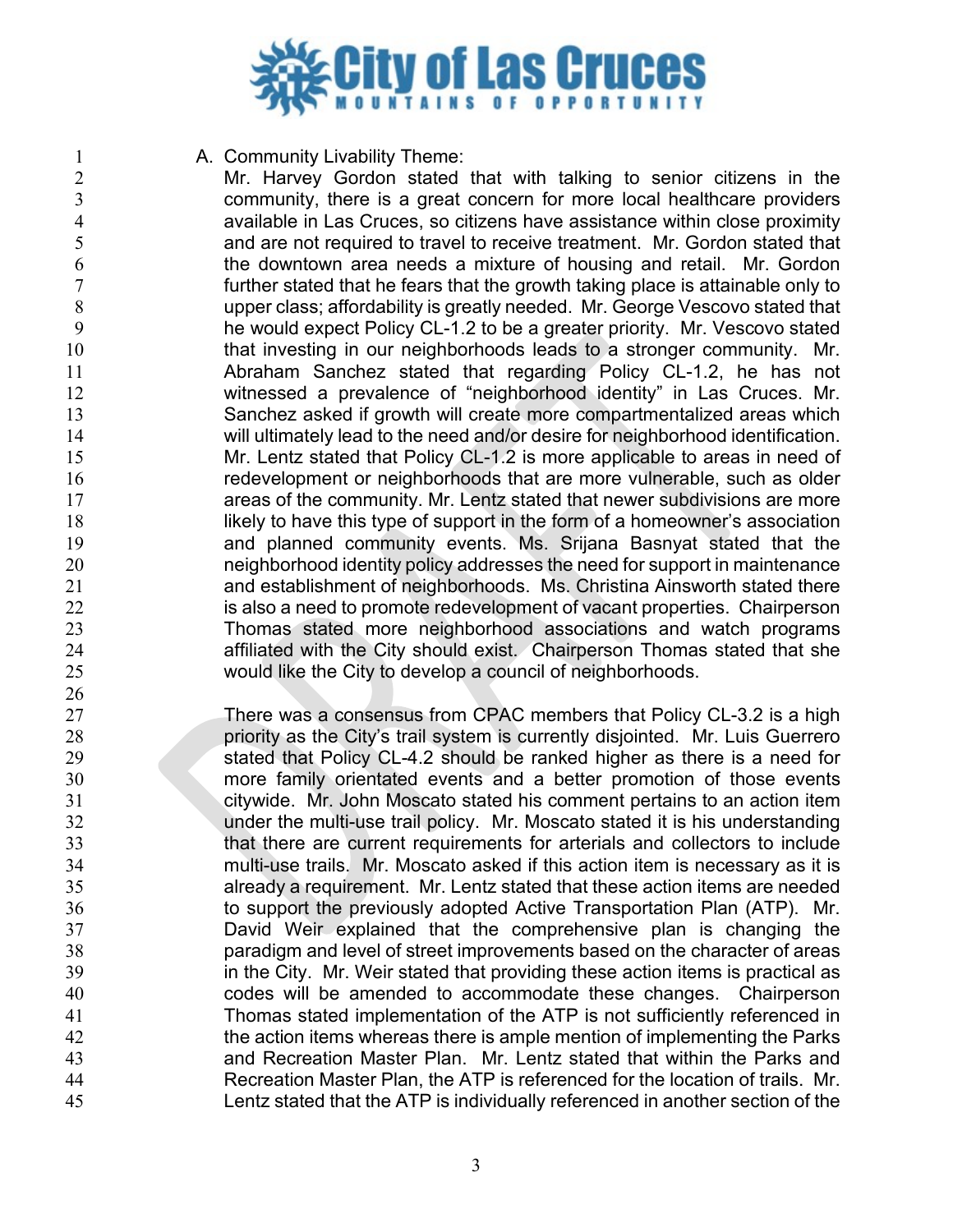

 comprehensive plan. Chairperson Thomas stated the importance of specifically referencing the ATP within the action items as well.

4 Chairperson Thomas stated she has received feedback from citizens<br>5 setting the need for all sports' facilities to have equal accommodations regarding the need for all sports' facilities to have equal accommodations for participants. Chairperson Thomas stated that "facilities" should be added to Policy CL-4.2. Mr. Gordon asked if the City can subsidize or waive fees for leagues that cannot otherwise afford to utilize certain facilities. Dr. Griselda Martinez stated that due to New Mexico's anti-donation clause, it would be a challenge for the City to subsidize anything. Dr. Martinez stated **if referenced in the comprehensive plan, it would need to be carefully**  worded so as not to violate the anti-donation clause. Mr. Lentz stated there are actions in Parks and Recreation Master Plan to cover funding for facilities. Mr. Lentz explained that the comprehensive plan is more of an overview; details are properly addressed in lower level strategic plans. Mr. Weir informed CPAC members that Parks and Recreation reviews their fee 17 schedule annually to evaluate participation of each sport and they are impacted by fees. Mr. Weir stated there is also a stipend system for specialized leagues to make them more affordable to participants.

 Mr. Carrillo inquired about CPAC members' perspective on mobility. Mr. 22 Todd Stuve stated that he would like to see better connectivity with the trails system in the City, Dona Ana County, and the Town of Mesilla. Mr. Stuve stated that Policy CL-8.1 is crucial as retrofitting the existing roads is greatly needed. Mr. Guerrero stated that there needs to be ample connectivity to public transportation. Heather Watenpaugh stated that Policy CL-8.3 is very important as our citizens need accommodating transportation to job centers. Mr. Moscato inquired about street cross sections for new bicycle 29 transportation and what is anticipated with that requirement. Ms. Basnyat stated that context must be considered as not every road will be the same. Ms. Basnyat stated that the Comprehensive Plan will include an improved road design, but specific requirements will be determined in future code revision processes. Chairperson Thomas stated that Policy CL-8.3 should be expanded beyond job centers to include workforce training and community resources. Mr. Gordon stated he would like the Comprehensive Plan to require a better road layout for new development; there are currently only two ways to go east and west and improvements are greatly needed. Mr. Gordon stated that traffic signal timing and synchronization as referenced in Policy CL-6.1 is important. Mr. Gordon further stated that much of the City's traffic congestion due to significant construction occurring in close proximity. Mr. Weir stated that the City's anticipated technology investments will make commutes more efficient. Mr. Vescovo stated that he ranked Policy CL-9.1 lower than others due to the wording "all new roadways or roadway reconstruction". Mr. Vescovo stated that there is a need for an interconnected system, but bike, pedestrian, and multi-use trails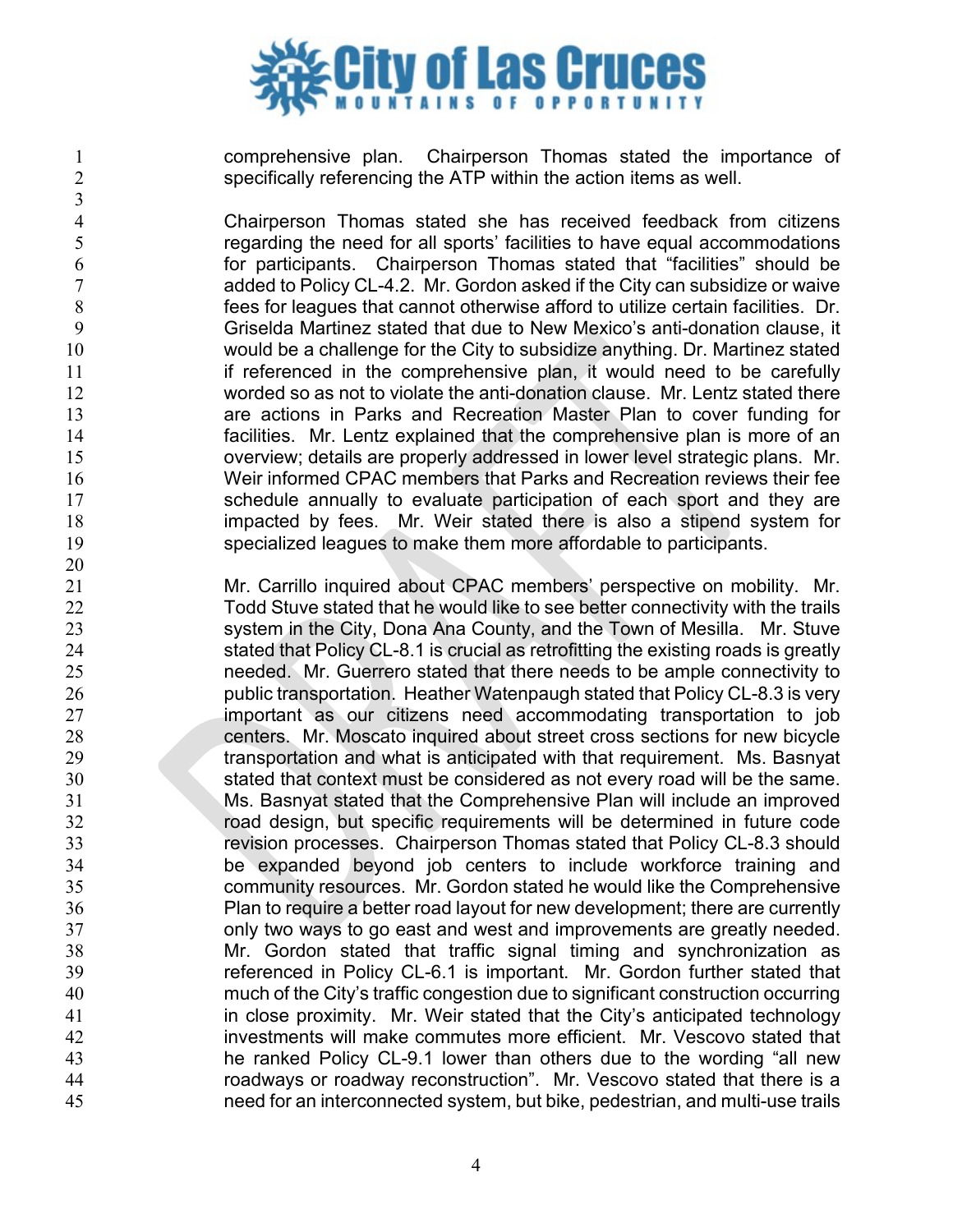

 are not needed on every roadway. Ms. Basnyat stated that techniques will not be equally applied to every roadway. Mr. Vescovo stated he would prefer to have "all" removed from the policy. Ms. Basnyat stated that City 4 Council previously adopted a Complete Streets Resolution which requires<br>5 all streets to accommodate all users. Ms. Basnyat stated that street design, all streets to accommodate all users. Ms. Basnyat stated that street design, the required infrastructure, and prioritization of implantation will vary based on context of roadway. Mr. Lentz stated that use of the word "all" may be problematic; Halff will consider rewording Policies CL-9.1 and CL-8.4.

 Mr. Guerrero stated that trust with law enforcement is a top priority. Mr. Guerrero stated that he is pleased to see the City moving forward with Historic Preservation. Mr. Guerrero further stated that citizens need better access to public health. Mr. Sanchez stated that language of the Comprehensive Plan should be mindful of the potential and reality of gentrification. Ms. Watenpaugh stated that Policy CL-18.2 is important as 16 it ties to crime and public safety. Ms. Ainsworth stated that Policy CL-11.2 17 is important for crime prevention instead of just increasing security.

 Chairperson Thomas stated that the Las Cruces Urban Agriculture and Food Policy Plan should be mentioned. Chairperson Thomas stated that the reference to public health should include mental health. Chairperson Thomas stated that mental health access is a priority, and focus should begin with the crisis facility. Mr. Stuve stated that there is a lack of services with mental health for inpatient treatment as it is not profitable. Mr. Stuve stated that Policy CL-18.1 is very important as Las Cruces needs to attract more health care providers. Mr. Stuve further stated that he agrees there should be mention of creating a positive relationship with law enforcement, and then the implementation of neighborhood watch associations that works in conjunction with law enforcement.

B. Community Environment Theme:

 Chairperson Thomas stated the West Mesa is referenced regarding industry and business growth, but there is little to no mention of job opportunities in north and east areas of Las Cruces. Chairperson Thomas stated that there needs to be the mention of employment opportunities in other areas of the City. Ms. Ainsworth stated that Policies CE-1.1 and CE- 2.1 should be more of a priority. Mr. Moscato stated that Policy CE-1.1 and its actions reference a compatibility matrix and adhering to complementary place types with surrounding areas. Mr. Moscato stated he is concerned these requirements are too restrictive for new development as while the proposed development may not be complementary, it could be a significant improvement. Mr. Carrillo agreed that is a valid point and the Comprehensive Plan addresses land uses differently as compared to how it has been defined in the past. Mr. Sanchez stated that he would prioritize Policy CE-1.2 over CE-2.2 as we should be considering all of Las Cruces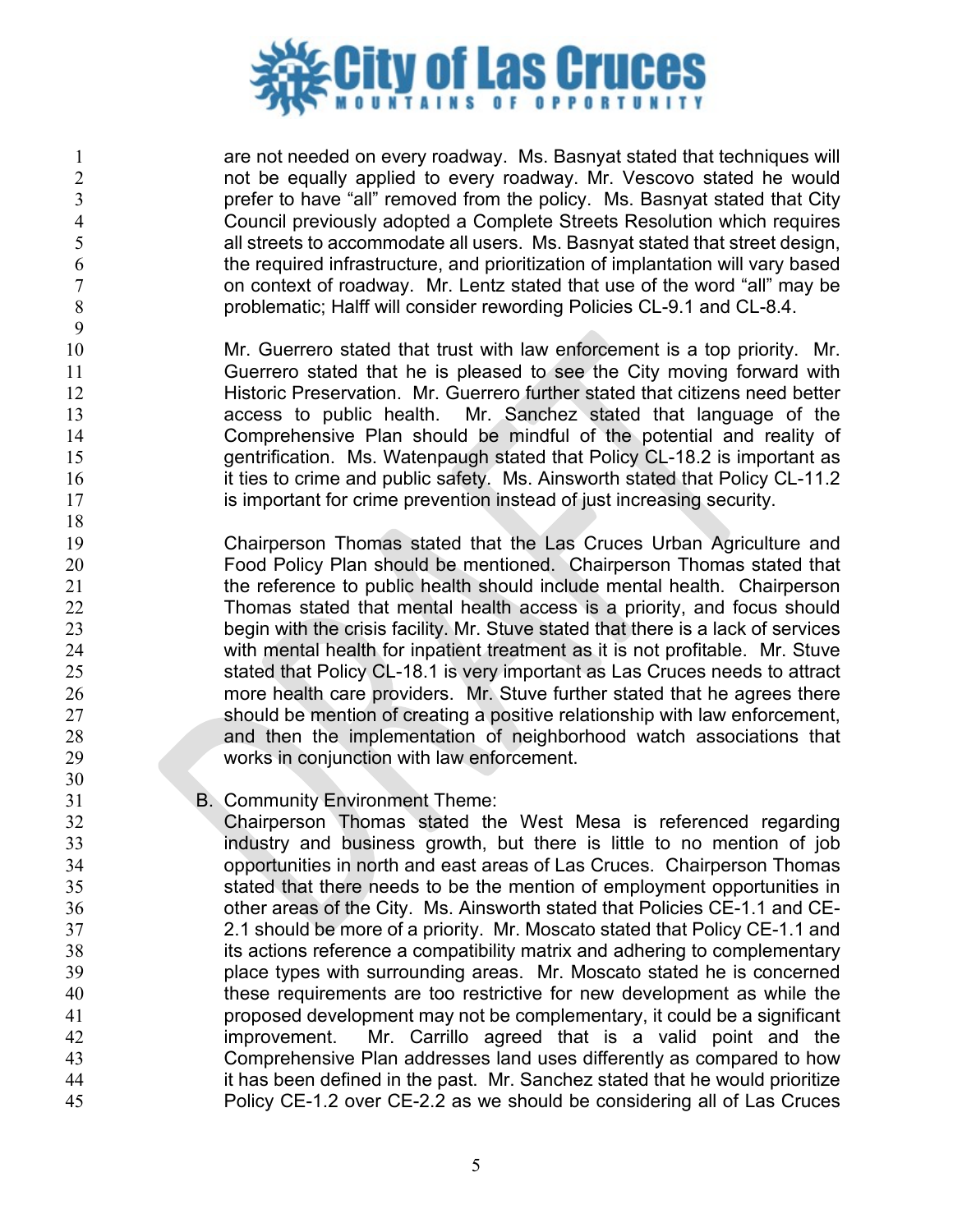

 and not focusing more on the downtown area. Mr. Guerrero stated he would 2 like to see more growth in the University District and the surrounding<br>3 meighborhoods. Mr. Guerrero stated the City should work more closely with neighborhoods. Mr. Guerrero stated the City should work more closely with 4 MMSU to ensure a better college and campus experience for students and<br>
the community as a whole. Mr. Stuve stated that because the the community as a whole. Mr. Stuve stated that because the Comprehensive Plan begins with Policy CE-1.1, he is perplexed as to why 7 it is not ranked higher. Mr. Vescovo stated that Policies CE-1.2 and CE-2.1 are very similar and should be reworded to better align with the different goals. Mr. Gordon stated that he agreed with Mr. Stuve that Policy CE-1.1 should be top priority as implementation begins with this policy.

 Ms. Ainsworth stated that regarding community form and character, Policy CE-3.1 is crucial as residents should not be required to drive across town 14 to obtain many of their goods and services. Mr. Moscato stated that Policy CE-4.1 and its subsequent action items requires a mixture of housing types. **Mr. Moscato stated that the requirement for different types of housing may**  not be what the market calls for at that time. Mr. Moscato stated that he can understand if there are incentives for different types of housing, but a requirement may discourage development in the City. Mr. Moscato stated 20 the word "requirement" should be modified in the action items. Ms. Watenpaugh stated she is surprised Policy CE-5.1 is not ranked higher. Mr. Sanchez stated he is glad the Comprehensive Plan addresses the need for affordable housing and suggested additional wording throughout Volume I 24 so it can ultimately be implemented in the City. Mr. Guerrero stated that citizens should have better access to their basic needs. Mr. Stuve stated regarding Action Item 4.1.3 within Policy CE-4.1, we should consider replacing "encourage", not "require". Mr. Stuve stated that affordable housing and a variety of housing is crucial as it allows for aging in place. Ms. Basnyat stated that the term "provide" also applies to City requirements and permitted uses. Ms. Basnyat stated that, currently, homes of a different capacity are not necessarily permitted next to a single family detached dwelling. Ms. Basnyat explained that this allows for the uses, such as a casita behind their home, to be allowed by right. Ms. Basnyat further explained that this is one solution to address the need for more affordable housing. Mr. Vescovo stated that the Comprehensive Plan should be cognizant of nonbuilding costs associated with development as that can affect affordable housing. Mr. Gordon inquired as to why Policies CE-4.1 and CE-5.1 are not combined as they serve the same purpose. Mr. Carrillo stated that they will examine with one, but one policy addresses form and scale while the other deals with type. Chairperson Thomas stated that the requirement of distance between mixed-use centers in action item 3.1.3 is too restrictive and does not allow the City to grow organically. Chairperson Thomas stated that Policy CE-5.3 should be a higher priority and more pedestrian and bicycles facilities are needed. Chairperson Thomas stated that a mixture of housing types is a successful concept as it provides an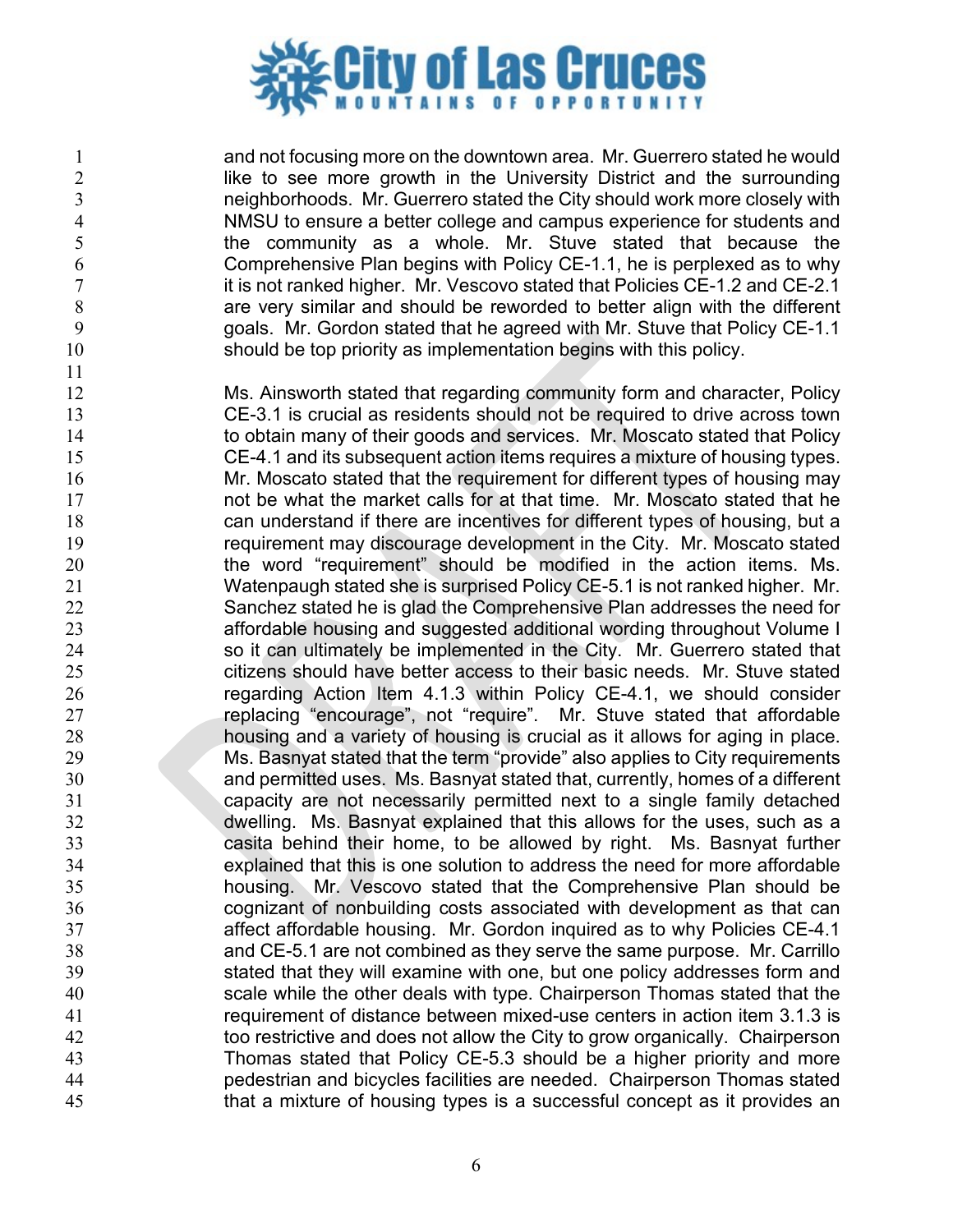

 affordable option for families that have different housing needs but want to remain in close proximity.

 For infrastructure, utilities, and energy, Mr. Guerrero stated that adequate infrastructure for water, recycling, and solar facilities are important for Las Cruces. Mr. Vescovo stated that renewable energy that is affordable and protects the consumer is crucial. Mr. Gordon requested that the word "preference" be removed in Policy CE-8.1. Regarding natural resources, Mr. Stuve stated that Policy CE-13.1 regarding natural drainage corridors is necessary to address the current drainage issues in existing neighborhoods. Mr. Gordon stated that water conservation is very **important and should be a priority when referenced in the Comprehensive**  Plan. Chairperson Thomas stated that it has been made clear that the city has adequate water at this time, but there are many unknowns due to the pending Supreme Court case. Chairperson Thomas stated that Policy CE- 13.2 should include wildlife habitat and corridors. Mr. Moscato stated that 17 the requirement for open space as referenced in Policy CE-14.1 and the action items that follow can be detrimental as it leads to a greater cost to the City and the developer. Mr. Moscato stated that this will restrict the ability to utilize developable land and will just accumulate trash and overgrown vegetation if not maintained at the cost of the City or the developer. Mr. Moscato further stated that the requirement to protect mountain views are unnecessary; the elevation of the mountains allows for visibility everywhere in the City. Mr. Carrillo stated that mountain view corridors should be considered and protected if possible. Ms. Basnyat stated there will be an action under Policy CE-14.2 to include a study of ways to protect mountain views without infringing upon property rights.

 Chairperson Thomas stated that regarding regionalism, border areas and regional areas that are participating in the Comprehensive Plan should be **1** listed, to include applicable policies and plans. Dr. Martinez stated that while Economic Development has the desire to do that, a balance powers is required. Dr. Martinez explained that the Borderplex Alliance does not contribute towards the City's budget; therefore, a careful negotiation would be required.

C. Community Prosperity Theme:

 Ms. Ainsworth stated that Policy CP-4.1 should be ranked higher. Ms. Ainsworth stated she appreciates the wording "focus and coordinate efforts" and recommended the policy include regional efforts. Mr. Vescovo stated that he mentioned Policy CP-4.2 in the previous Subcommittee meeting and would like to note its importance with CPAC members. Mr. Guerrero stated that local businesses who are committed to the growth and success of Las Cruces deserve to be mentioned. Mr. Sanchez stated priority should also be given to retention of individuals who receive education or workforce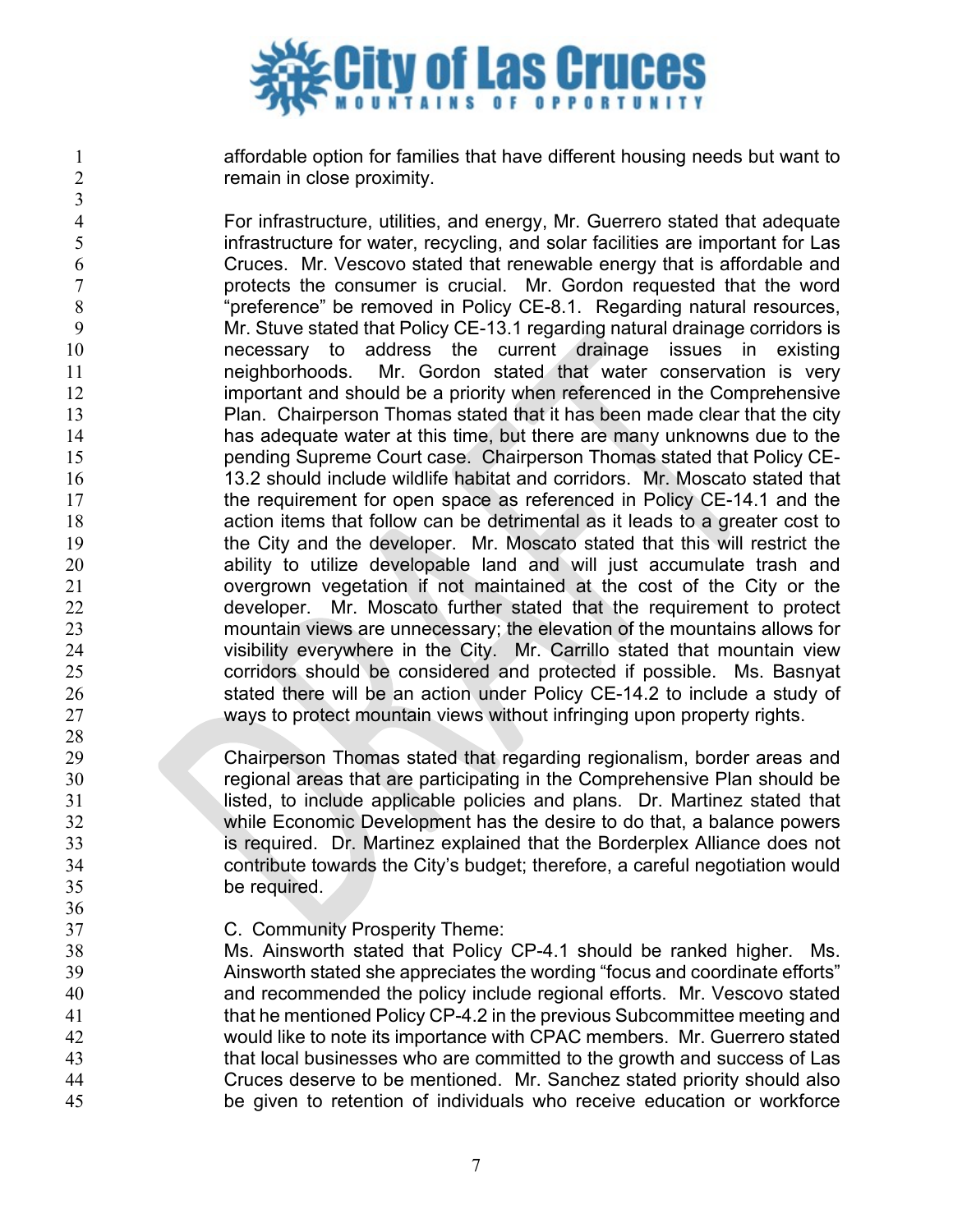

 training in Las Cruces. Mr. Sanchez stated citizens should have ample 2 opportunity for employment within city limits. Mr. Stuve stated that<br>3 individuals employed as an intern or co-op should anticipate eventual individuals employed as an intern or co-op should anticipate eventual 4 employment with that workplace. Mr. Carrillo agreed that workforce<br>development is very important. Chairperson Thomas stated that the development is very important. Chairperson Thomas stated that the Workforce Innovation and Opportunity Act should be referenced in the Comprehensive Plan.

### **V. Discussion on the Future Development Map and Future Thoroughfare Map**

10 1. Review of Final Adjustments:

- Mr. Carrillo discussed recent revisions to the maps and provided an overview of place types. Mr. Carrillo stated that the scenario planning process informs Future Development Map (FDM). Mr. Lentz stated that Future Thoroughfare Map (FTM) is tied to the FDM. Mr. Lentz stated that the FDM evolves with the community and changes with a reassessment of needs. Mr. Lentz stated there will be an annual review process and guidance for updating the Comprehensive Plan is provided in Volume I. Mr. Lentz stated there is potential for joint planning agreements with the State Land Office and Bureau of Land Management. Mr. Lentz further stated that the FDM reflects Scenario Planning.
- 2. Review of the State Land Office Considerations
- Mr. Moscato stated he would like to express his concerns with the East Mesa area and its designations on the FDM. Mr. Moscato stated that this area is virtually undevelopable due to the proposed place type designations. Mr. Moscato stated that 1/3 of the land is designated as open space which does not allow for any development. Mr. Moscato stated that the remaining land only 27 permits low density development. Mr. Moscato stated that, historically, the City has developed eastward, but the FDM heavily restricts future development in 29 the East Mesa area. Mr. Moscato stated that the FDM essentially rezones State land from "Holding" which by right allows development with a minimum **lot area requirement of one acre to an open space place type which allows**  nothing. Mr. Moscato stated that this designation eliminates current development rights of State land. Mr. Moscato stated that this is not the role of the Comprehensive Plan. Mr. Moscato stated that innovation, as mentioned multiple times in the Comprehensive Plan, will only occur in large scale developments, not a development of just 20 acres. Mr. Moscato stated large developments allow for mixed use, affordable housing, and commercial uses to include employment centers. Mr. Moscato stated he does not agree with a previous statement that the FDM can be amended yearly if needed as there is language that states agreements shall only be approved when it has been determined that such growth cannot be accommodated by current land supply. Mr. Moscato stated that smaller areas of existing, available land should not prohibit a large development in the East Mesa area. Mr. Moscato stated that this land is State trust land, not public land. Mr. Moscato stated that the State Land Office estimates this land to be worth approximately 300 to 400 million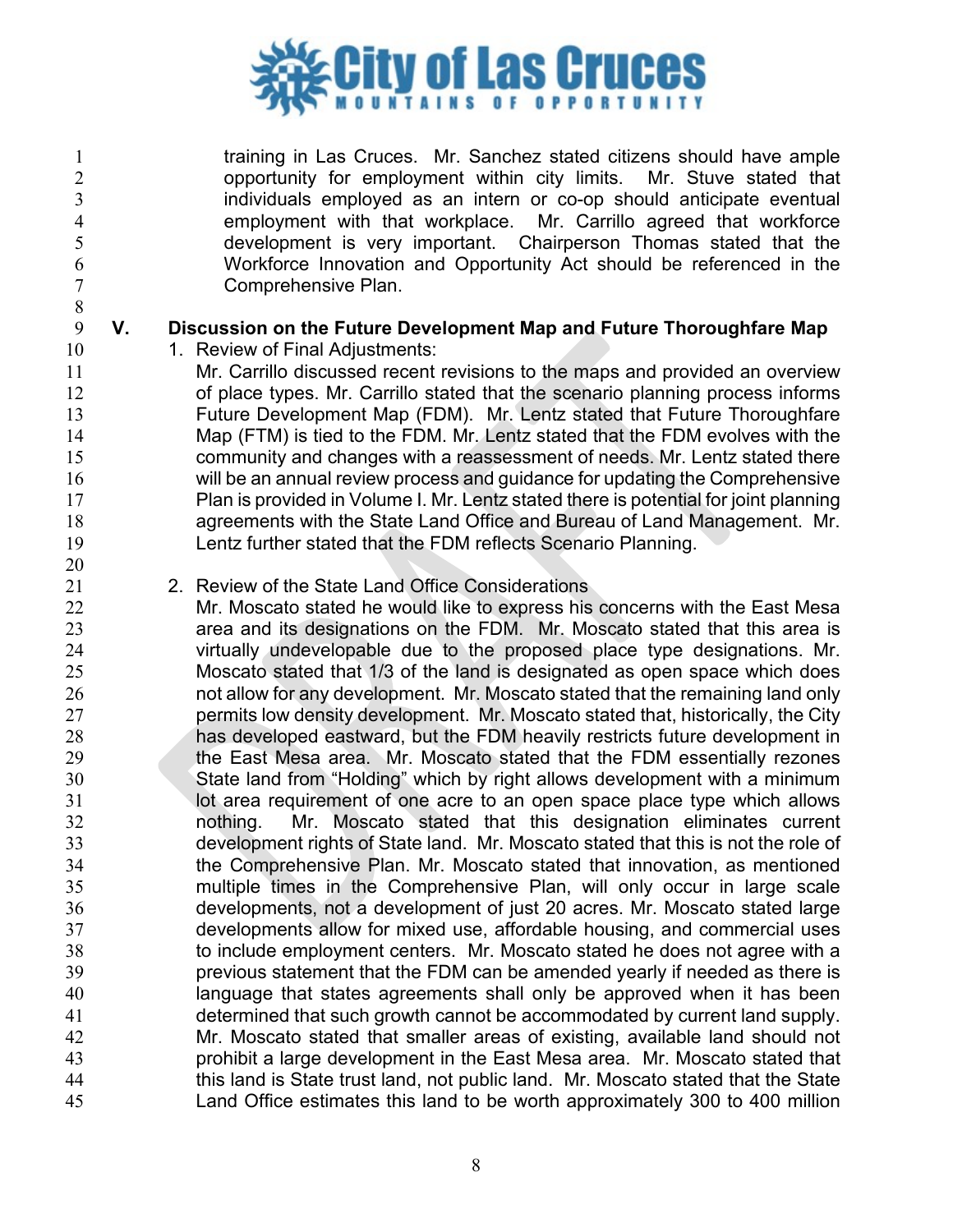

 dollars when fully developed. Mr. Moscato stated that much of this money goes 2 to New Mexico's education system. Mr. Moscato stated that by eliminating the ability for that land to be developed, we eliminate the ability to give money to 4 our schools. Mr. Moscato stated that while he understands the importance on<br>the consensus scenario exercise, an unnecessary hardship has been placed the consensus scenario exercise, an unnecessary hardship has been placed on perfectly developable land because of recommendations made by individuals who may not fully understand land use and development. Mr. Moscato further stated that those responsible for making these decisions are getting it wrong and in a very big way. Mr. Lentz stated that the FDM represents 10 the collective feedback from participating citizens. Mr. Lentz stated that while participants may not have extensive experience in land use development, their 12 opinions as to where they would like to see future growth and development is equally valid to those of developers. Mr. Moscato asked why opinions are considered for those who have no stake in the future development of that area. Mr. Lentz stated although participants may not have had a monetary stake in 16 that land area, they have a stake in what occurs in their community. Mr. Moscato inquired as to the reasoning that anyone would want to prohibit development in that area. Mr. Lentz stated that the FDM is more than a designation of place types; it is a statement on behalf of the City that conveys where its citizens would like to invest in new and existing infrastructure, development, and redevelopment. Mr. Lentz stated that investing within the 22 city limits eliminates the additional financial burden of further expanding city boundaries. Mr. Moscato stated that the City currently has the required infrastructure and services up to the boundary. Ms. Basnyat explained that the designation at the boundary is suburban place type which allows for a great deal of uses. Ms. Basnyat stated that expanding infrastructure beyond the 27 boundary would not be fiscally responsible. Mr. Moscato stated that development occurs incrementally. Mr. Moscato stated that the City does not want development to occur two thousand acres from the boundary to preserve the open space place type designation. Ms. Basnyat stated the appropriate term is leapfrog development and it has occurred in Las Cruces. Ms. Basnyat explained that is why the Comprehensive Plan is taking a proactive approach with development in the City. Mr. Moscato stated that a suburban place type does not necessarily discourage leapfrog development. Mr. Moscato stated that it is not feasible to develop land that way. Ms. Basnyat agreed and explained that, projection-wise, the designation at the boundary is sufficient to accommodate the growth within the planning horizon. Ms. Basnyat stated that this would be re-assessed at the five year update to ensure incremental growth. Mr. Moscato stated that he and other developers and builders also disagree that there is enough existing land to accommodate the projected 16,100 units that are projected. Mr. Moscato stated this is not possible without developing the East Mesa area. Mr. Carrillo stated there is enough existing land. Mr. Carrillo stated that building outward results in the fiscal impact to maintain infrastructure. Mr. Carrillo stated that the necessary services for citizens to thrive are already available within city limits. Mr. Moscato stated that the City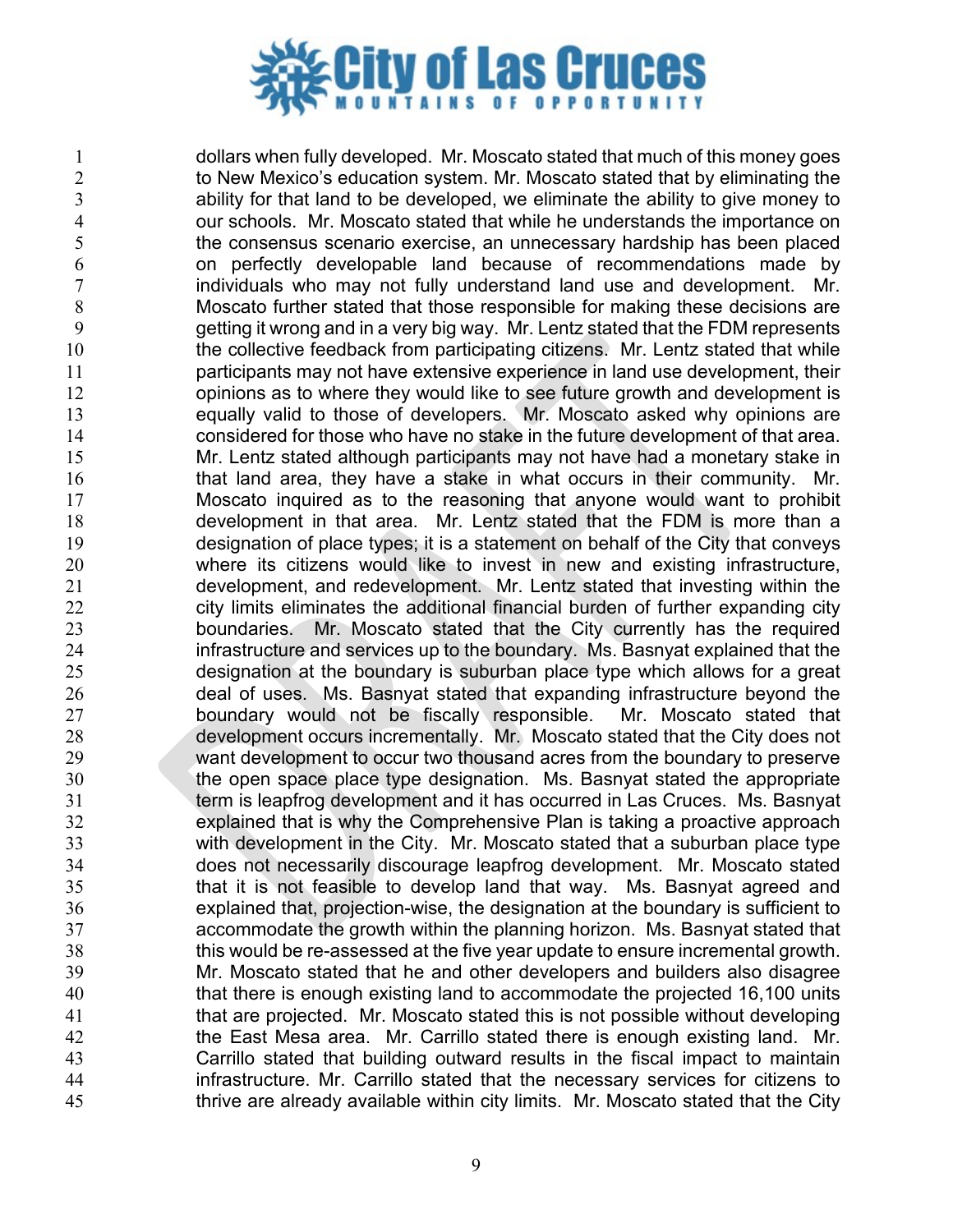

 needs redevelopment and has the land to accommodate within its boundaries. Mr. Carrillo stated he understands the State does have a fiscal interest in this area, and the profits support a worthy cause. Mr. Carrillo agreed that the projected amount is significant; however, the City has a responsibility to determine the location of sustainable growth before anything else. Mr. Carrillo further stated that the FDM is currently supported and as previously mentioned by Ms. Basnyat, the Comprehensive Plan will be reassessed in the future to address how the City is growing and changing and amendments will be made as needed. Mr. Moscato inquired about the analysis of units available within 10 the Infill area. Mr. Lentz stated that the dot density map utilized for Scenario planning located units using computer modeling. Mr. Lentz stated that modeling was based on current conditions to demonstrate available land. Mr. Lentz ensured Mr. Moscato that scenario planning will be clearly explained in 14 the Comprehensive Plan. Chairperson Thomas inquired about the outcome of a previous public meeting at Dona Ana Community College that included the State Land Office. Ms. Basnyat stated it was a visioning meeting where the public addressed their desire for open spaces, trails, and some development; however, there was no specific discussion on the number of dwelling units at 19 the meeting. 

**VI. Public Comment**

None.

# **VII. Next Steps**

Mr. Carrillo notified CPAC members of the upcoming City Council Work Session and encouraged their attendance. Mr. Carrillo stated that further revisions will occur following completion of the current round of open houses and meetings.

 Mr. Stuve asked to address the Committee. Mr. Stuve stated that his wife was recently elected to serve on City Council and her term begins in January 2020. Mr. Stuve explained that because CPAC members are appointed by City Council, he is concerned about a possible conflict of interest if he remains with CPAC. Chairperson Thomas stated that she appreciates his transparency, but she does not believe his service on CPAC is a conflict. Chairperson Thomas explained that CPAC members should abstain from participating in discussion or voting if the subject matter directly affects the member's personal financial interest. Mr. Vescovo stated that Mr. Stuve has served on the Committee since the beginning; it would be a tremendous loss if he were to resign. Mr. Vescovo stated that if there was a specific case involving a financial conflict of interest, Mr. Stuve has the ability to abstain from discussion or recuse from voting. Mr. Weir stated that CPAC is a recommending body to Planning and Zoning Commission; it is policy committee, not quasi-judicial authority. Mr. Stuve thanked members and City staff for their input. Mr. Sanchez stated that since the subject has been mentioned, he should also disclose that his supervisor has also recently been elected to City Council. Mr. Sanchez stated that no conflict of interest exists, but he wanted to be fully